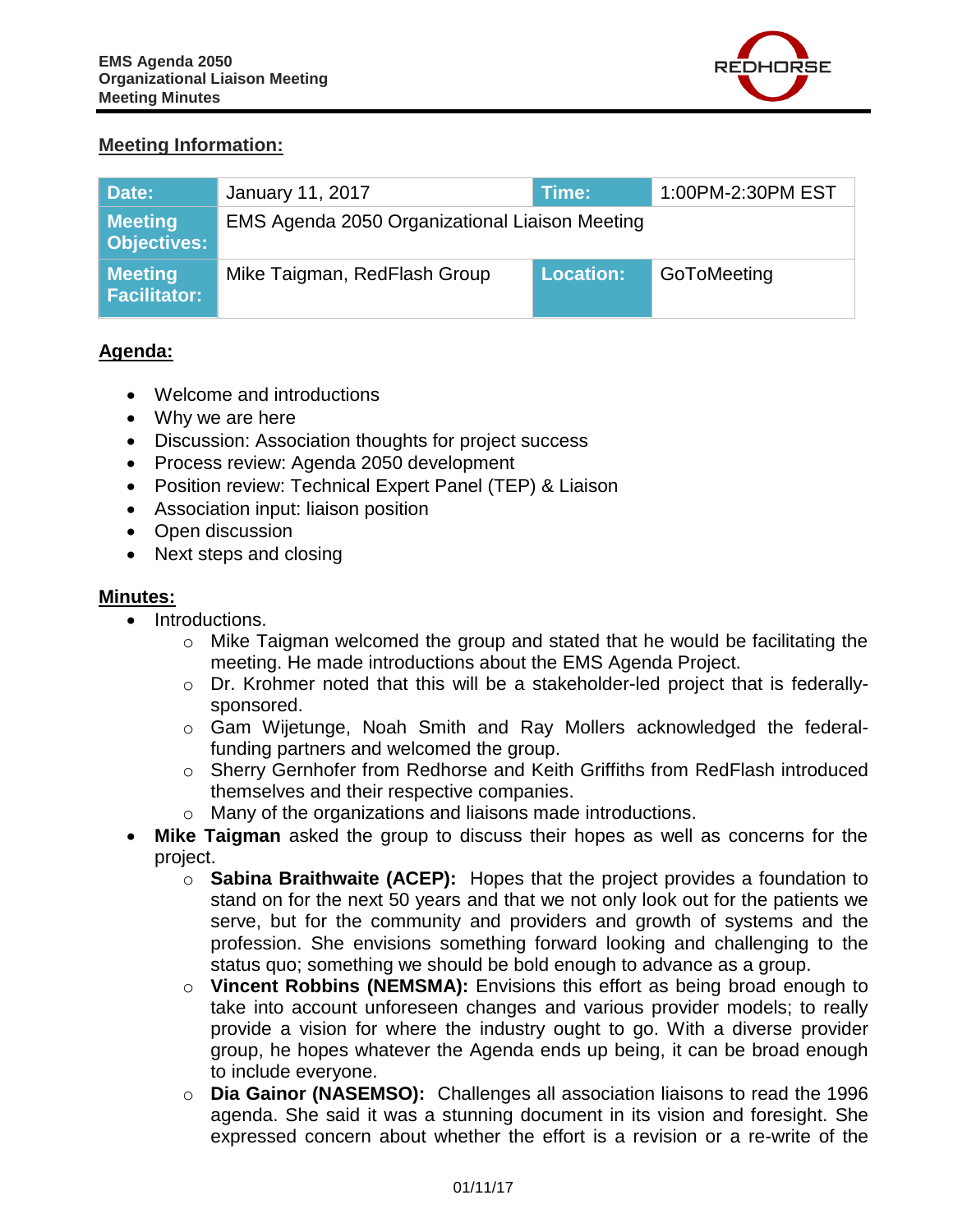

current Agenda? She also expressed concern about how to achieve greater diversity than the 1996 Agenda.

- o **Andy Gienapp (CAPCE):** Noted that we have very large shoes to fill. He noted that there was not a lot of language that went into the 1996 version about the importance of continuing education – what it should look like and how it should be delivered. He highlighted how much technology has changed between 1996 and 2016 and how the new Agenda will impact the rural community? He commented that there is such a strain on rural healthcare and it is hard to predict what the future is going to look like. He questioned whether the original agenda was detailed enough, but that we need a translation to the rural healthcare world. He believes the biggest challenge is that not many have read the 1996 Agenda and that whatever is produced, it must be palpable and relevant and put into the hands of the next two or three generations.
- o **Dorothy Cave (APCO)**: Expressed interest in how these changes will affect Emergency Medical dispatch.
- o **Jonathan Washko (NAEMT):** Believes some revisions should be made and new topics not covered 20 years ago should be included. His only concern is structurally how the process will work.
- o **Chris Carver (NENA):** Commented that no matter what innovations are a result of this effort, almost every emergency medical event starts at a 911 center and with dispatch. He believes changes and advances must be understood and that 911 is at the table to be able to bring transformative change to the response process.
- o **Manish Shah (EMSC):** Believes this effort is a great opportunity to make what EMS does evidence based and data driven. One concern he has is, coming from an EMS for Children Program, that the needs of children will be viewed as a special population and that we need to create this vision for every single patient that could be using the EMS system.
- o **John Montes (NFPA):** Would like to see something that is measurable and attainable and that the committee works closely together to ensure the message is reasonable and uniform.
- o **Thomas Bryer (IAFF):** Expressed interest in seeing an evaluation of some of the objectives of the previous agenda, to show people how far we have come. He also indicated that it would be beneficial if this document built off of the 1996 Agenda.
- o **Juan March (CAPCE):** Sees the biggest barriers as rapidly changing technology, sometimes difficult to imagine driverless cars and ambulances. There is technology on the horizon that we have no idea exists that might take off tomorrow. One thing to consider is needing to diversify the group to include those with technological knowledge.
- o **Binnie LeHew (Safe States Alliance):** Wants to ensure the Agenda reaches as many people as possible within each representatives' network, to contribute to the process, including public health and prevention integration at the local levels.
- o **Ron Patrick:** Hopes that the new vision will make it possible to deliver the recommendations, regardless of geography or agency type.
- o **Dr. Toni Gross (AAP):** Explained the uniqueness of her organization, made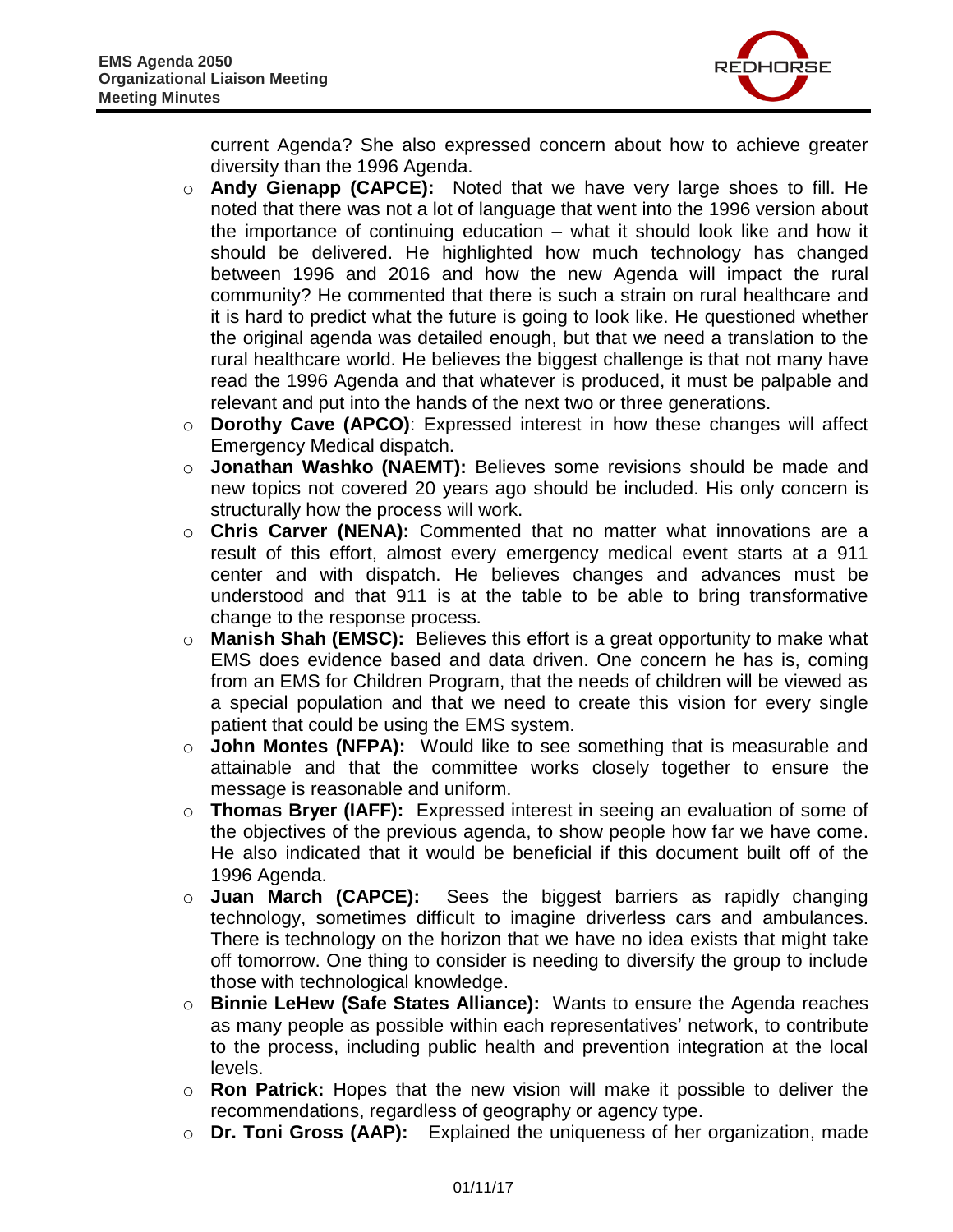

up of primary care physicians. She said it's important to address how EMS fits into the healthcare system. She wants to ensure the survival of the EMS system in a rapidly changing healthcare system environment.

o **Dave Finger (NVFC):** Noted that one of the main thing he hopes that gets addressed are some of the challenges of rural and volunteer EMS providers. How do they maintain service levels in the face of declining resources? He wants to keep in mind individuals who are struggling and how they maintain service level? He noted that we are in flux in what the healthcare in this country will look like, what health insurance will look like, etc.

## **Role of the Association Liaisons:**

- o Mike Taigman discussed the steps and the process, including:
	- Needing to bring together recommendations for the TEP panel.
	- **Purposely looking at this process in a very open way, for the panel to** decide how best to proceed.
	- **Considering what we learned, but realizing this is a fresh start.**
	- Developing a Strawman approach, a strategy that allows for collaboration and creating a document that is a rough draft that gives others a chance to react and engage in the discussion, rather than debating in the abstract.
	- Distributing a strawman document early and then debate/talk about it at four regional meetings across the country.
	- **Providing the EMS community an opportunity to see the first draft and** comment, which will ensure we are going in the right direction.
	- Reinforcing the message to send questions, to support an open and inclusive process with several different ways to contribute. The effort is very open to input from almost any path and or source.

#### **Technical Expert Panel (TEP):**

- o Designed to be a group of 10 people.
- o Members to be selected using an application process, which is live on the website.
- o The application process opened on Monday, January 9 and closes on January 30, 2017.
- o Website: [emsagenda2050.org.](http://emsagenda2050.org/)
- o Looking for competencies, knowledge, perspectives and the ability to collaborate.
- o Strongly encouraging the recruitment of friends and people with varied perspectives.
- $\circ$  Hoping the liaison group would do more of the work in representing specific perspectives, while the TEP would do the work of assembling and gathering ideas to build into a cohesive document.
- $\circ$  Considering different regional meeting locations, open to input about options and times.
- o Looking to create a panel that is connected to the EMS profession.
- o Open to panelists that are not necessarily in EMS right now; need to look to others with experiences in other areas that could assist this process.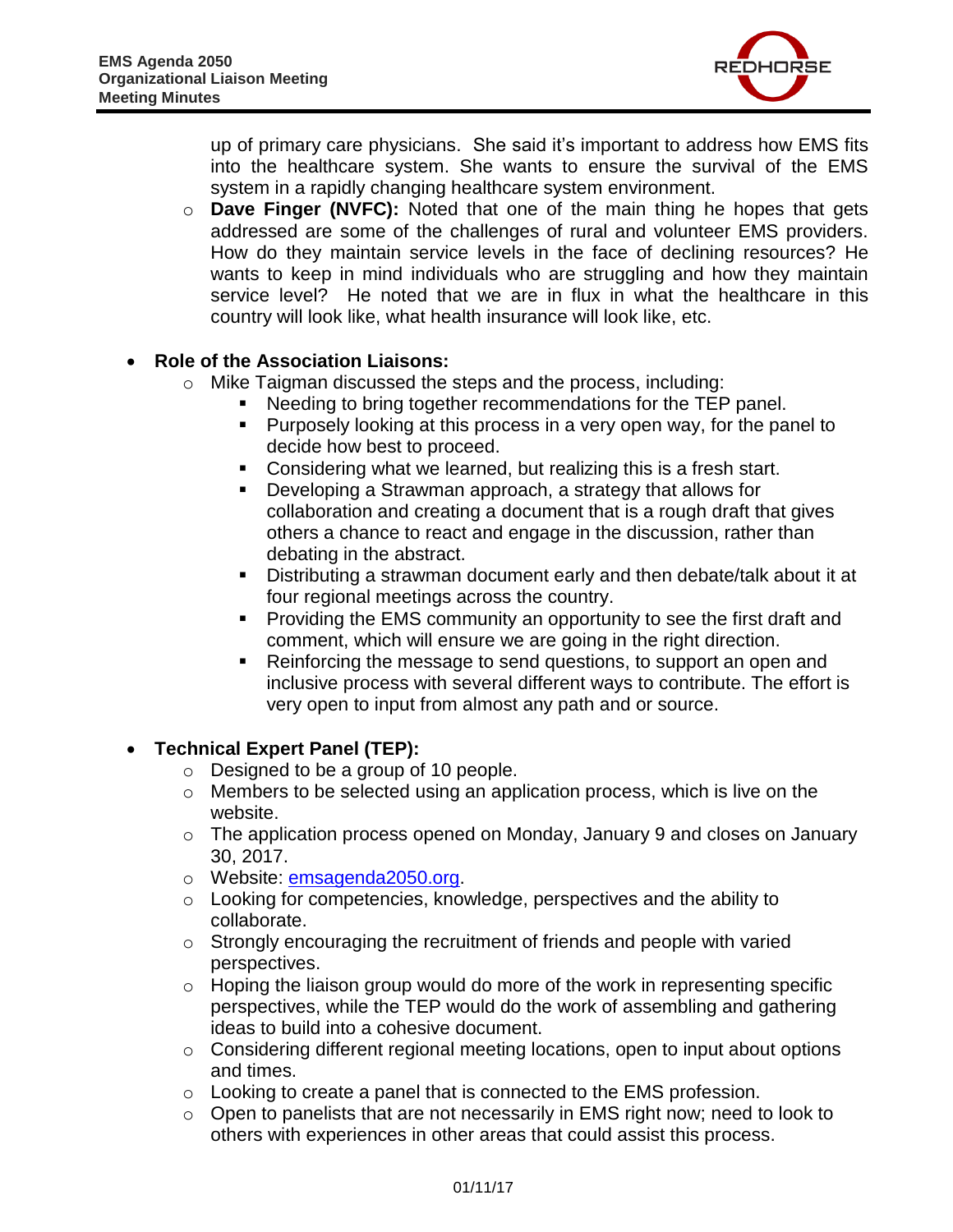

- o All competencies will be addressed through the diverse nature of the TEP members.
- **Liaisons:**
	- $\circ$  Hoping all the associations will appoint someone who will be a liaison to this project and to gather ideas and perspectives from the people they represent.
	- o Interested in perspectives on how often to meet, primarily by telephone or GoToMeeting?
	- $\circ$  Possibility to have some in-person conversations at some of the EMS conferences that are coming up, if that is of interest to the liaisons.

## **Questions and Answers:**

- o **Q:** Dia asked: will organizational liaisons receive information about TEP meetings locations and times?
- o **A:** Information should be available to everyone. TEP panel will be doing the actual work, with liaisons contributing information.
- $\circ$  Dr. John Krohmer noted that we will ensure all the information is shared and supports the intent of this being an open stakeholders project.
- $\circ$  Tricia commented that the TEP would be invited to the liaison meetings. There will be multiple opportunities to interact with the TEP and have open dialogue.
- **Dr. Krohmer shared some thoughts on why this is a good time to develop a new agenda:**
	- o During the discussion today, the group has reflected on the last 20 years, and there has been a lot of progress. Things have changed quickly and now is the time to revisit our direction with respect to:
		- **What worked in the 1996 Agenda?**
		- Capitalizing on the opportunity to tap in to the vast network of talent and resources.

#### **Strawman document:**

- o When the TEP first meets, they will develop the document; the concept of a strawman is to develop a working draft to which people can react.
- o For collaboration, this works well.
- $\circ$  It will outline attributes that were considered by the TEP, and may also include draft recommendations.
- o This is the approach that, although not the same that was used in 1996, will create a useful and relevant vision, in the time allotted

# **Outreach/Education on Finalized EMS Agenda 2050:**

- o In this process, we have education outreach worked into our plan.
- o This approach will include articles in trade journals, website, webinars, conference sessions, etc.
- o When the document is in final form, we will ensure it is discussed and made available as widely as possible.
- o Liaisons play an important role in relaying information back to their members and through their communication channels.